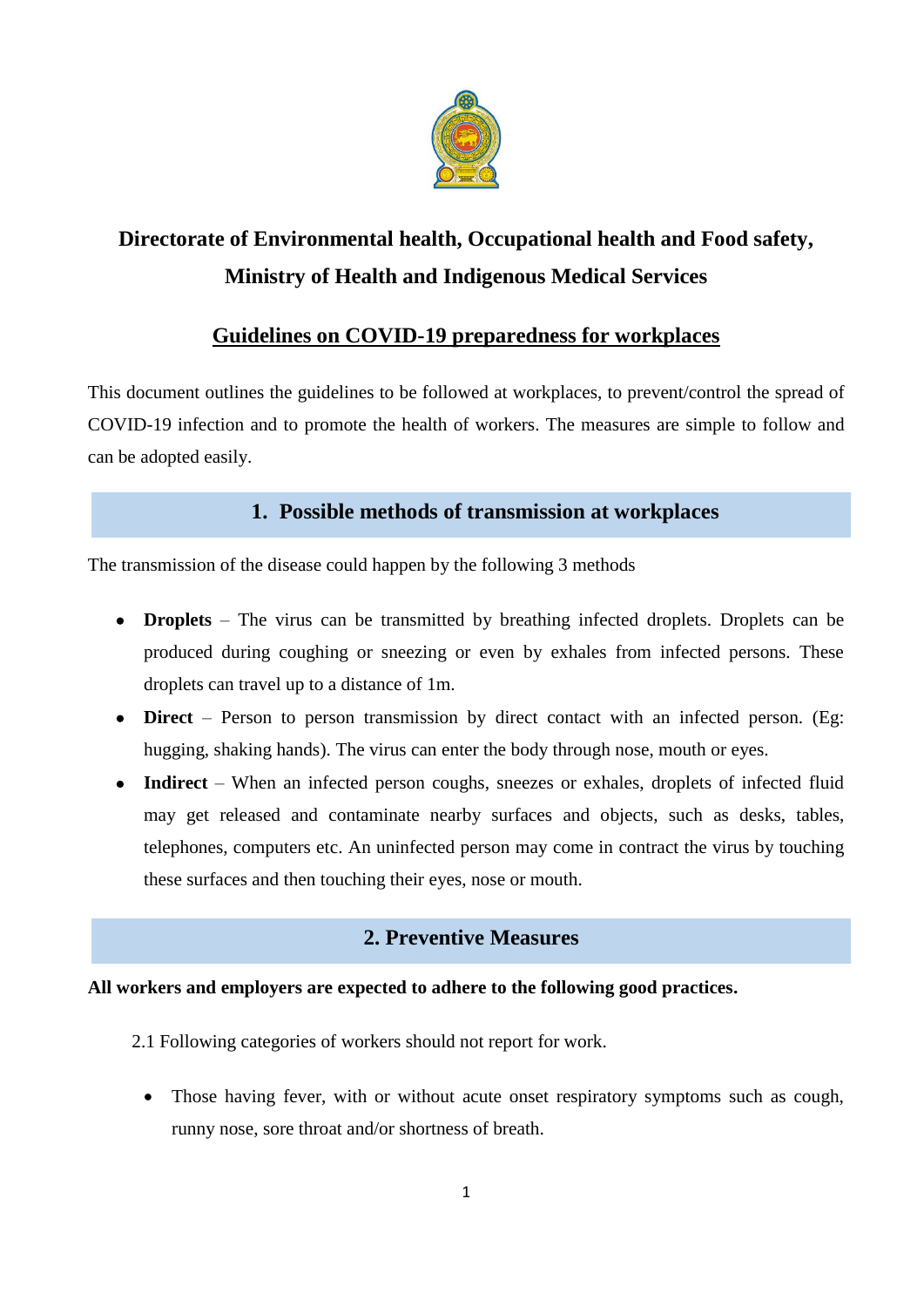- Those who have had contacts with suspected or confirmed case of Covid-19 for the last 14 days.
- Those who are on quarantine for Covid-19.

The employer should ensure that if a sick person is reported for work to send him/her back home immediately. Follow the steps mentioned in section 06 if there is a suspicion of COVID-19 infection in him/her.

- 2.2 Anyone entering the premises (both visitors and staff) should wash their hands with soap and water before entering. (Foot operated tap is the best for the wash basin). Alternatively hand rubbing with alcohol based hand rub (75% - 85% v/v alcohol) can be adopted. Additional optional measures are to **have a foot bath at the entrance** or **remove shoes** at the entrance and provide a separate set of shoes to be used inside the premises.
- 2.3 Check the temperature of all the staff at the time of entrance to the workplace and any person recording a temperature above  $98.4\,^0$  F or 37  $^0$  C should be sent back home.
- 2.4 Keep a distance of one meter between workers at all times (while working, meetings, canteens etc.)
- 2.5 All workers shall wear masks while on duty. Refrain from touching the mask, while wearing it. After removing the mask, it has to be discarded into a closed bin and hands washed. There should be minimal handling of the mask when removing.
- 2.6 Avoid touching the face at all times.
- 2.7 Encourage respiratory etiquette, including covering coughs and sneezes. Coughs and sneezes have to be covered by the inner side of elbow or sleeve. In a situation where this is not possible a tissue can be used to cover the nose/ mouth, provided the tissue is discarded into a closed bin and hands washed thereafter.
- 2.8 Discourage workers from using other workers' mobile phones, pens and other common telephones, fax machines, desks, or other work tools and equipment, whenever possible.
- 2.9 Maintain regular housekeeping practices, including routine wiping/ cleaning and disinfecting of surfaces, equipment, and other items in the work environment. All metal surfaces shall be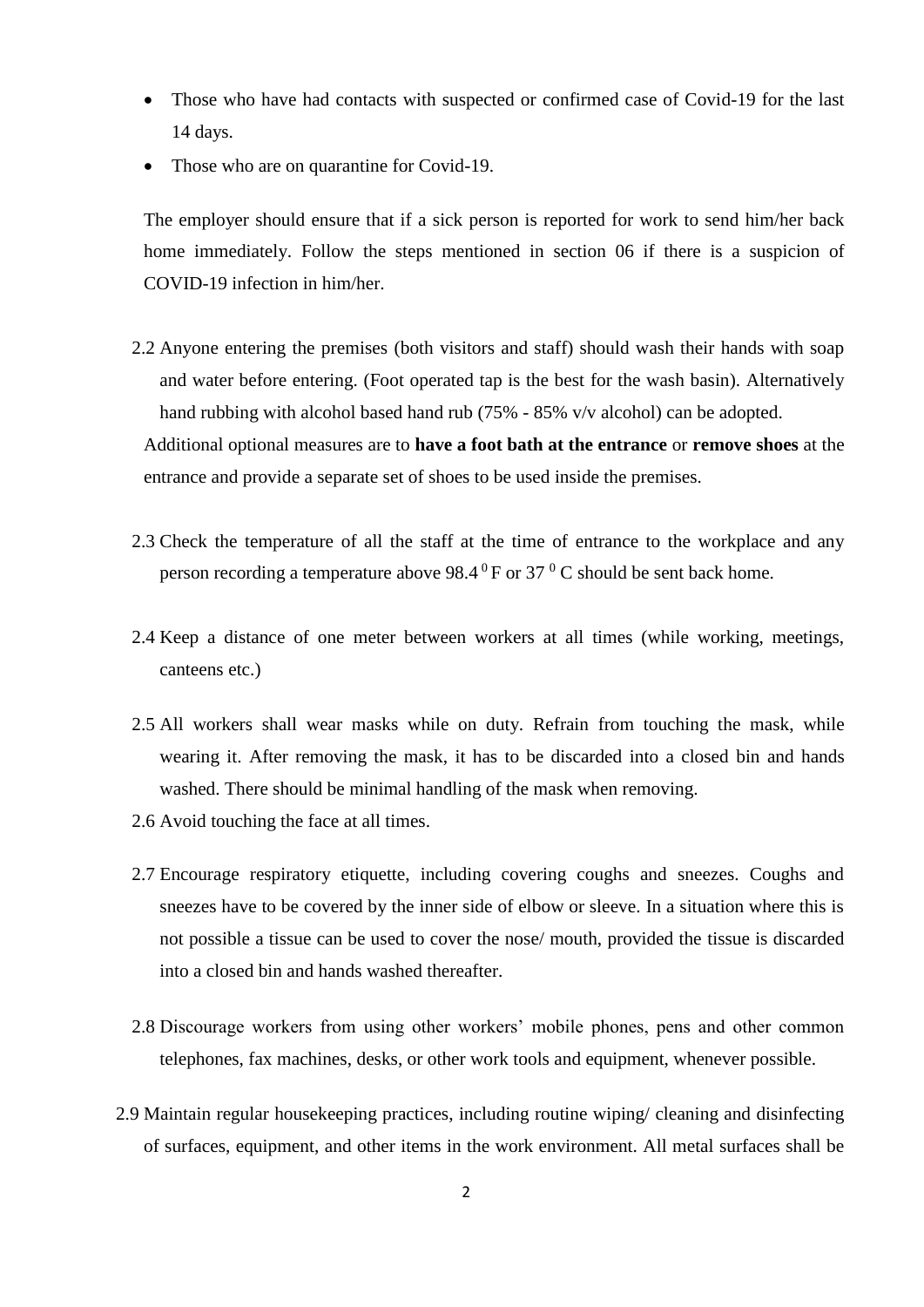disinfected with 70% alcohol solution and all non-metal surfaces disinfected with 0.1% sodium hypochlorite, after cleaning by damp dusting/wet mopping with soap and water or a general-purpose detergent. The door knobs/handles shall be cleaned and disinfectants every three hours.

Floors and machines shall be cleaned by disinfectant twice a day. (or after every shift in places where there are shift duties.)

- 2.10 Strip curtains should be avoided and if it is necessary they should be cleaned with disinfectants 3 times a day as described above.
- 2.11 Discourage workers' from shaking hands/hugging and adopt other non-touch techniques of greeting.
- 2.11 Encourage workers and if possible take action to maintain good personal health and hygiene by practicing the following.
	- A balanced diet

Ĩ

- Drinking adequate amounts of clean water
- Regular physical exercise
- Abstain from unhealthy habits such as smoking and consuming alcohol

### **3. Specific instructions for the staff at service counters.**

#### **(Ticket counters, super market counters, banks etc.)**

- 3.1 Always wear a mask. (Mask should be worn securely and properly and should not be touched thereafter until it is removed)
- 3.2 If possible keep a distance of one meter from the customer **or alternatively** have a blind/glass/plastic shield in front of the counter leaving a space at the bottom to carry out transactions.
- 3.3 Minimum handling of cash. (Ask for a credit/debit card). When using the credit/debit card ask the customer to insert it and remove it from the machine.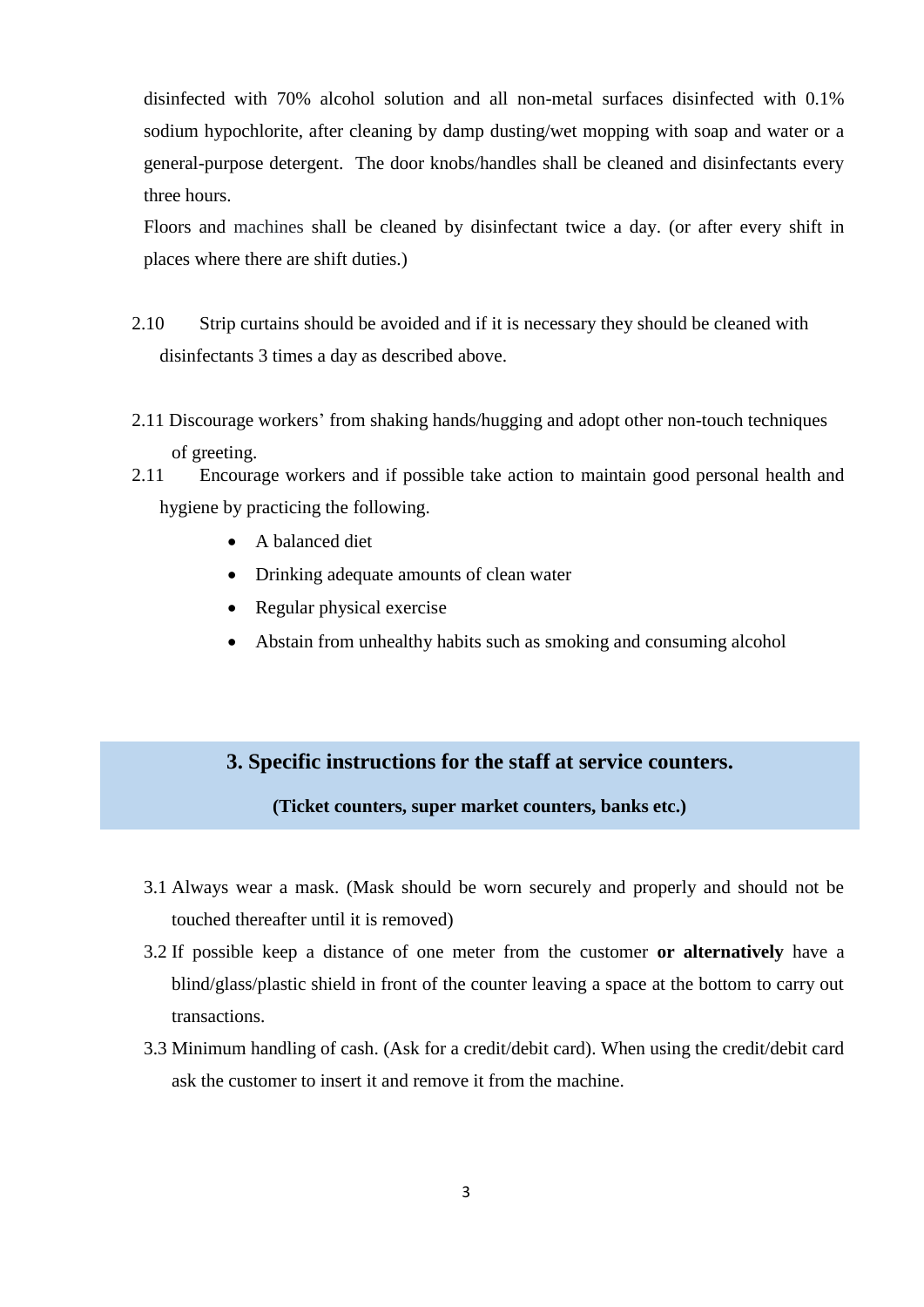- 3.4 The officer in the counter should not share the pen used to sign the documents (The customer should use his/her own pen). In case the customer doesn't carry a pen and use the pen of the cashier it should be sanitized after use by the customer.
- 3.5 Keep an alcohol rub/hand sanitizer by the side (one per each person in the counter) and use it as frequently as possible **or alternatively** wear gloves. (Gloves should never be reused and disposed into a closed bin when the duty shift is over).

# **4. What needs to be done on returning home from the workplace**

Upon returning home before entering the house,

- Wash your hands thoroughly with soap and water.
- Remove the clothing and shoes/slippers and leave them outside, and should be taken inside only after washing. Do not wear them again without washing.
- Leave all your belongings outside and if any item is taken inside the house, either wash them with soap and water or sanitize with alcohol sanitizer. (This applies to your mobile phone, spectacles, wrist-watch etc.)
- Enter the house only after a bath.

## **5. Employers are expected to ensure the following:**

- 5.1 Depending on the requirement, personal protective equipment (PPE) such as gloves, goggles, face masks, gowns or aprons (when appropriate), must be provided to the employees and they should be encouraged to wear them, according to recommendations.
- 5.2 Improve ventilation in workplaces and where feasible install air filters. Where air conditioners are not used leave the doors open.
- 5.3 Restrict large gatherings. Avoid face-to-face meetings as much as possible, alternative methods of communications like video conferencing is recommended. If a meeting is essential to be held,
	- Minimize the number of attendees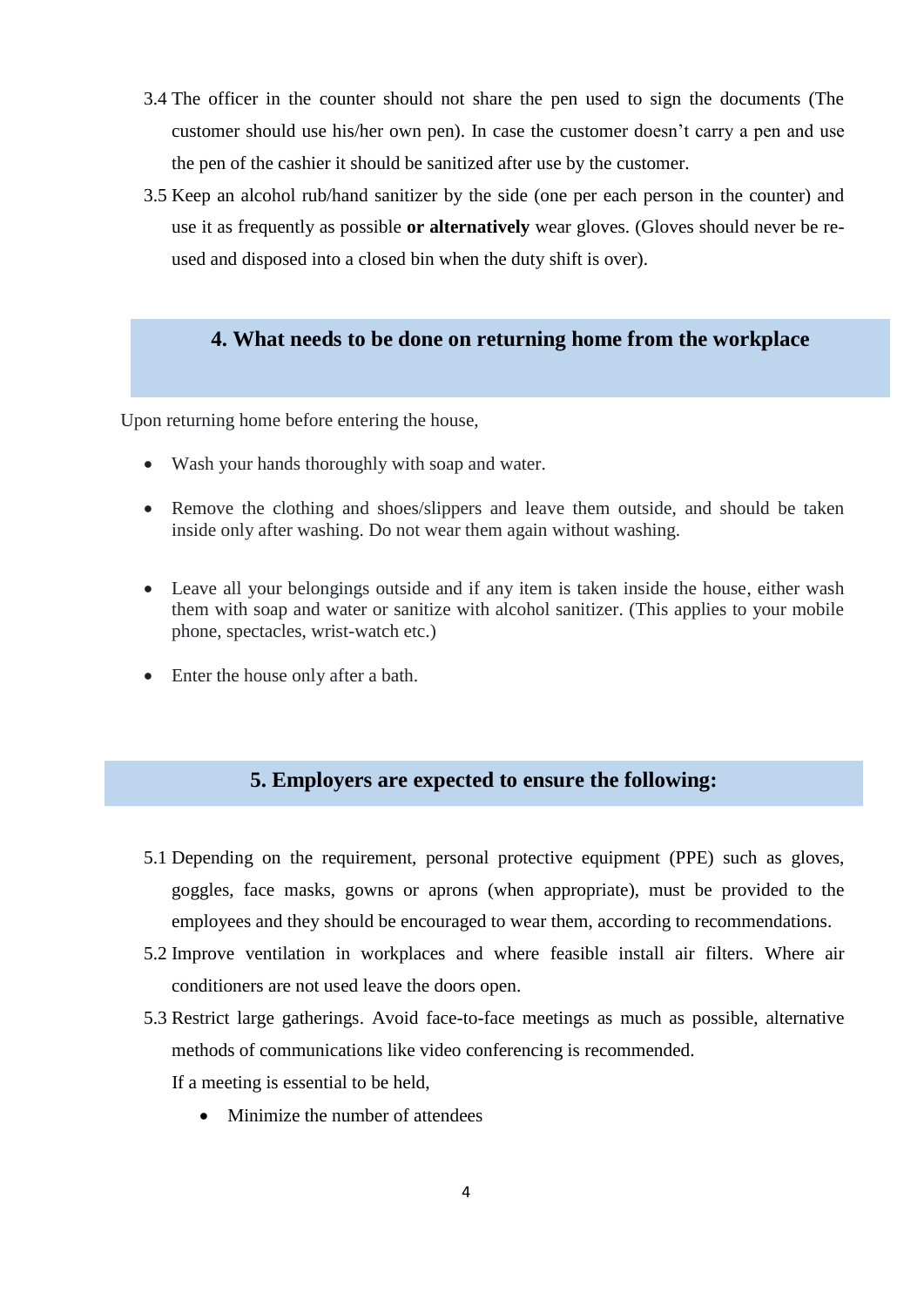- Pre-order sufficient supplies and materials, including tissues and hand sanitizer for all participants.
- 5.4 Lunch breaks and tea breaks be given in batch-wise to prevent crowding the canteen.
- 5.5 Different modes of working (through e-mails, teleconferencing etc) to be employed to minimize contacts.
- 5.6 All masks, gloves head covers etc. shall not be re-used and shall be securely disposed.
- 5.7 Disposal of waste shall be carried out as per the guidelines routinely followed. All cleaning staff should be given training on the correct procedure of waste management. They should be provided with suitable PPE, including industrial gloves and provided with adequate facilities for hand washing, with soap and water.
- 5.8 Educate and train all workers on COVID-19 infection, risk factors and protective behaviors (e.g., cough etiquette and care of PPE and to follow the instructions in section 04 of this document).
- 5.9 Posters and health education messages to be displayed to encourage workers to comply with given instructions.
- 5.10 All workplaces should develop a suitable focal point (a nursing officer, a safety officer, Human Resource Manager or any officer found to be suitable and responsible for the position) to monitor the control activities implemented against COVID-19 infection and to provide necessary guidance in case of queries.

# **6. Special advice in case of detecting a suspected case at the workplace**

In the event of detecting a suspected case in the workplace, necessary action should be taken to transfer the worker to the nearest government hospital, by ambulance.

Suwasariya ambulance service can be contacted by dialing 1990 or seek assistance from the contact numbers mentioned below.

The suspected worker should wear a mask and kept in isolation and all relevant precautions mentioned above to be taken to limit the spread of the disease, until transfer to hospital. A specific